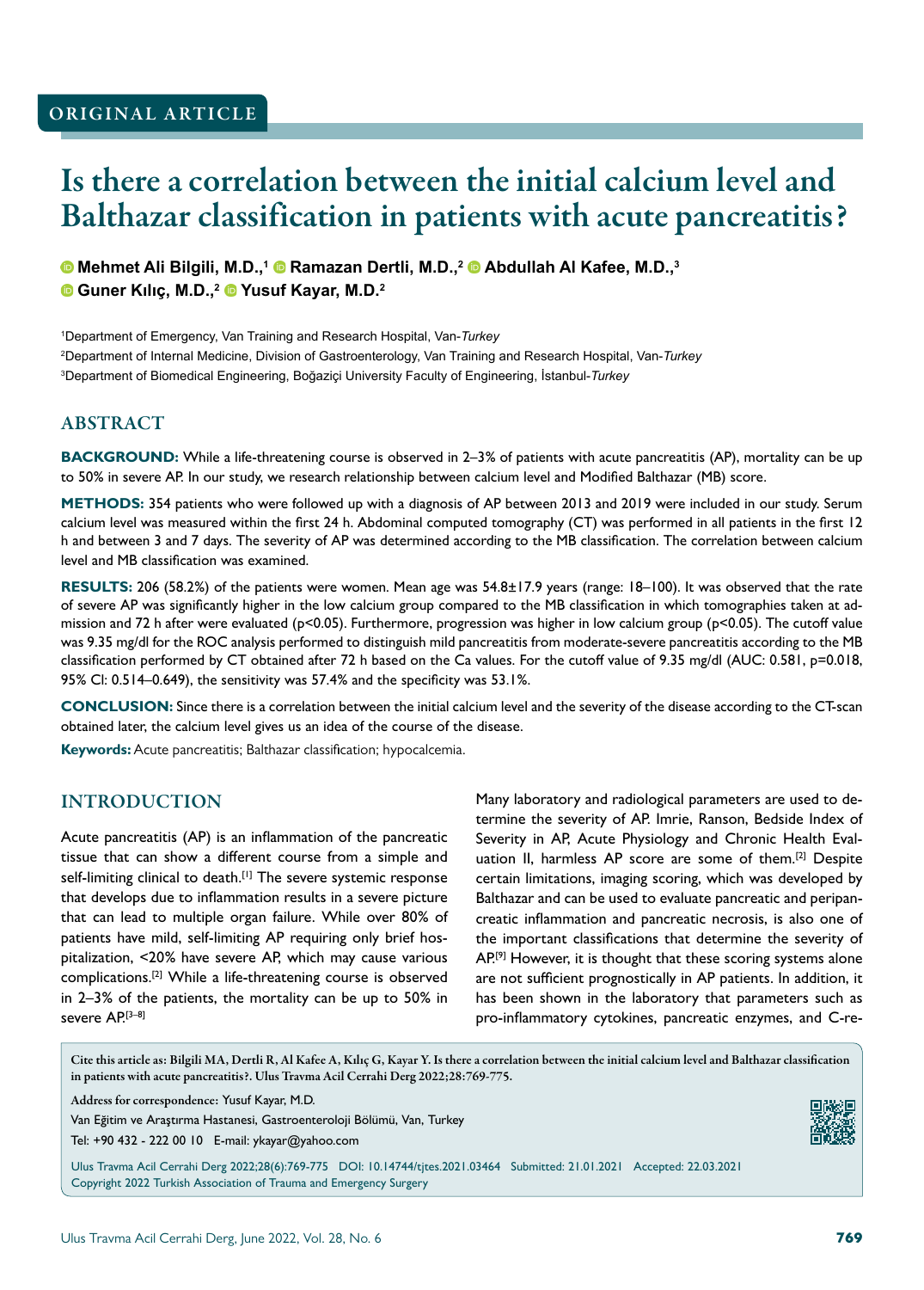active protein are significantly correlated with the severity of AP.[2,10] It has been previously reported in various studies that hypocalcemia develops in the course of severe pancreatitis and that calcium levels are associated with the severe course of the disease. This hypocalcemia has been associated with calcium accumulation in soft tissues secondary to inflammation.[5,6,11] In addition, in a study in which parathormone was examined in the course of AP, it was observed that there was an irregular hormone response to inflammation, and different studies emphasized that a similar picture could be present in other systemic inflammatory conditions.[12–15]

It has been reported that computed tomography (CT) performed at an early stage shows the normal appearance of the pancreas in 14–30% of AP. Since necrosis is not seen in the early hours, it is recommended not to perform CT before 72 h.<sup>[16]</sup> There are a few studies investigating changes in imaging findings during the course of AP and evaluating biochemical markers and radiological examinations together.<sup>[17]</sup> In this study, we tried to determine the relationship between calcium level and the Balthazar score calculated in tomographic scans performed 12 h and 72 h later.

# MATERIALS AND METHODS

#### Study Design

354 patients hospitalized with the diagnosis of AP in the Gastroenterology Service of our Hospital between 2013 and 2019 were included in our study. The diagnosis of AP was made on the basis of the American College of Gastroenterology guidelines.<sup>[1]</sup> Those with contrast material allergy, chronic pancreatitis, malnutrition, malabsorption, malignancy, and those who did not want to participate in the study and pregnant women were excluded from the study. The age and gender data of all patients were documented.

#### Serum Calcium Level Measurement

Total serum calcium level was measured within the first 24 h. These values were then corrected for the serum albumin level. Thus, serum calcium level corrected with albumin level was determined. Corrected serum calcium level = Total serum calcium level +  $(0.8 * [4 - \text{serum albumin concentration}]).$ [4,5] The patients were divided into two groups as those with low and normal calcium levels. The relationship between the severity of AP assessed according to the Modified Balthazar (MB) classification between the two groups was examined.

# AP Severity

Abdominal CT was performed in all patients included in the study. In addition to pancreatic necrosis and peripancreatic fluid accumulation, ascites, pleural fluid, extrapancreatic parenchymal abnormalities (subcapsular fluid accumulation, hemorrhage or infarction), vascular complications (arterial hemorrhage, venous thrombosis, or pseudoaneurysm), and gastrointestinal tract involvement (inflammation, and intramural fluid accumulation) extrapancreatic findings were evaluated. AP was graded and classified according to the MB classification. According to the Balthazar score, patients with scores of 0–2, 4–6, and 8–10 were evaluated as mild, moderate, and severe AP, respectively.<sup>[17]</sup>

## Imaging Analysis

Helical CT (chapter 64, Aquilion; Toshiba Medical Systems, Tokyo) was performed on all patients within the first 12 h and on days 3–7. Contrast-enhanced CT scan (collimation, 4×2.5 mm; slice thickness, 5 mm; reconstruction interval, 5 mm) was obtained at a rate of 3 ml/s, 65 s after 100 ml Iohexol (Omnipaque 300) administration. All images were analyzed by the radiologist. Pancreatic, peripancreatic, and extrapancreatic findings and complications were examined.

#### Ethics Statement

All participants gave written consent to participate in the study. Ethical approval for this study was done in our hospital Ethics Committee (Turkey) was included in the study. All procedures were in accordance with the ethical standards of our institution's human experiment committee and the Declaration of Helsinki.

### Statistical Analysis

The results of our study were analyzed with the program "The Statistical Package for the Social Sciences 22.0 (SPSS Armonk, NY: IBM Corp.)." Categorical data were given as frequency and percentage (n,%), data with continuous values were given as mean (± standard deviation [SD]). Data were tested for compliance with normal distribution using the Kolmogorov–Simonov test, histogram, and  $\pm$  SD. Chisquare test was used to test categorical data. Parametric data of the groups were compared using Independent T test and non-parametric data using Mann–Whitney U test. The cutoff values were calculated using the receiver operating characteristic (ROC). The cases with p<0.05 were considered statistically significant.

# RESULTS

354 patients followed up with a diagnosis of AP were included in the study. 206 (58.2%) of the patients included in the study were women and their mean age was 54.8±17.9 years (age range: 18–100). While total serum calcium level was low in 30 (8.4%) patients, albumin-corrected calcium level was found to be low in 19 (5.3%) patients. There was no significant difference in demographic terms (age and gender) between the two groups made according to the total calcium level (p>0.05). In the comparison made in terms of AP severity in both groups; According to the MB classification, in which tomographies taken at the time of application were evaluated, it was observed that the ratio of moderate and severe AP was significantly higher in the low calcium group (p<0.05). According to the MB classification, in which tomog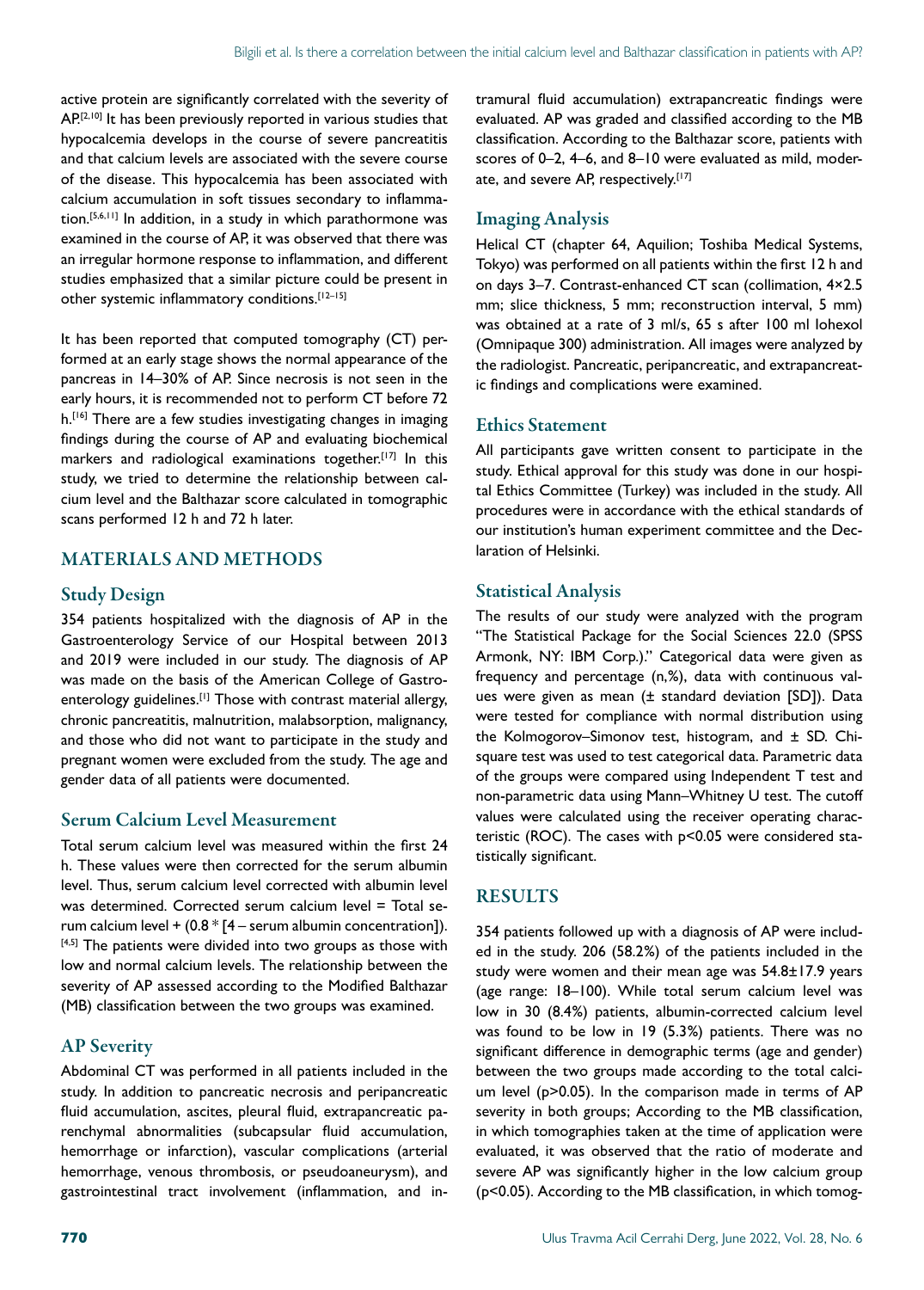raphies taken after 72 h were evaluated, the ratio of mild AP was significantly lower and the rate of severe AP was significantly higher in the low calcium group (p<0.05 and p<0.001, respectively). In addition, in the comparison made in terms of changes in the severity of the disease (regression, progression, or no-change) during the application and subsequent imaging; the proportion of those who progressed was significantly higher in the low calcium group (p<0.001) (Table 1).

In the demographic comparison between the two groups made according to albumin-corrected calcium level, there was no significant difference in gender ratio, while the group with low calcium was found to be younger (p<0.001). In the comparison made in terms of AP severity in both groups; it was observed that the rate of severe AP was significantly higher in the low calcium group compared to the MB classification, in which tomographies taken at the time of application were evaluated (p<0.05). According to the MB classification, in which tomographies taken after 72 h were evaluated, the ratio of mild AP was significantly lower and the rate of severe AP was significantly higher in the low calcium group (p<0.05 and p<0.001, respectively). In addition, in the comparison made in terms of changes in the severity of the disease (regression, progression, or no-change) during the application and subsequent imaging; the proportion of those who progressed was significantly higher in the low calcium group (p<0.05) (Table 2).

ROC analysis was performed to distinguish mild pancreatitis from moderate-severe pancreatitis according to the modified baltazar classification performed by tomography taken at the first  $12<sup>th</sup>$  h based on the total calcium values of the patients at the time of admission. The cutoff value for total Ca value was 9.35 mg/dl. For the cutt-of value of 9.35 mg/ dl (AUC: 0.616, p=0.001, 95% Cl: 0.551–0.680), the sensitivity was 59.4% and the specificity was 57.3%. ROC analysis was performed to distinguish mild pancreatitis from moderate-severe pancreatitis according to the modified baltazar classification performed by tomography taken after 72 h based on the total Ca values of the patients at the time of admission. The cut-off value for total Ca value was 9.35 mg/ dl. For the cutoff value of 9.35 mg/dl (AUC: 0.581, p=0.018, 95% Cl: 0.514–0.649), the sensitivity was 57.4% and the specificity was 53.1% (Fig. 1).

ROC analysis was performed to distinguish mild pancreatitis from moderate-severe pancreatitis according to the modified baltazar classification performed by tomography taken at the first 12th h based on the corrected Ca values of the patients at the time of admission. The cutoff value for the corrected Ca value was found to be 9.29 mg/dl. For the cutoff value of 9.29 mg/dl (AUC: 0.628, p<0.001, 95% Cl: 0.562–0.694), the sensitivity was 70.5% and the specificity was 51.5%. ROC analysis was performed to distinguish mild pancreatitis from moderate-severe pancreatitis according to the modified baltazar classification performed by tomography taken after 72 h based on the corrected Ca values of the patients at the time of admission. The cutoff value for the corrected Ca value was 9.29 mg/dl. For the cutoff value of 9.29 mg/dl (AUC: 0.554, P

|                                                  | <b>Patients with</b><br>low calcium levels<br>$n=30(8.4%)$ | <b>Patients without</b><br>low calcium levels<br>n=324 (91.6%) | <b>Total</b><br>$n = 336$ | p-value |
|--------------------------------------------------|------------------------------------------------------------|----------------------------------------------------------------|---------------------------|---------|
| Age (year)                                       | $55 \pm 17.6$                                              | $54.7 \pm 17.8$                                                | $54.1 \pm 17.9$           | 0.065   |
| (Mean, Standard deviation, Range)                | $(24 - 85)$                                                | $(18-100)$                                                     | $(18-100)$                |         |
| Sex, $n$ $(\%)$                                  |                                                            |                                                                |                           |         |
| Male                                             | 14(46.7)                                                   | 134(41.4)                                                      | 148(41.8)                 | 0.573   |
| Female                                           | 16(53.3)                                                   | 190 (58.6)                                                     | 206 (58.2)                |         |
| Balthazar classification (on admission), n (%)   |                                                            |                                                                |                           | < 0.001 |
| Mild                                             | 14(46.7)                                                   | 237(73.1)                                                      | 251 (70.9)                | 0.002   |
| Moderate                                         | 14(46.7)                                                   | 86(26.5)                                                       | 100(28.2)                 | 0.019   |
| Severe                                           | 2(6.6)                                                     | 1(0.4)                                                         | 3(0.9)                    | < 0.001 |
| Balthazar classification (after 72 hours), n (%) |                                                            |                                                                | < 0.001                   |         |
| Mild                                             | 16(53.3)                                                   | 240(74.1)                                                      | 256 (72.3)                | 0.015   |
| Moderate                                         | 5(16.7)                                                    | 73 (22.5)                                                      | 78 (22.0)                 | 0.458   |
| Severe                                           | 9(30.0)                                                    | 11(3.4)                                                        | 20(5.7)                   | < 0.001 |
| Computed tomography changes, n (%)               |                                                            |                                                                |                           | < 0.001 |
| Regression                                       | 7(23.3)                                                    | 70(21.6)                                                       | 77 (21.8)                 | 0.826   |
| Progression                                      | 15(50)                                                     | 72 (20.3)                                                      | 72 (20.3)                 | < 0.001 |
| No change                                        | 8(26.7)                                                    | 205 (57.9)                                                     | 205(57.9)                 | < 0.001 |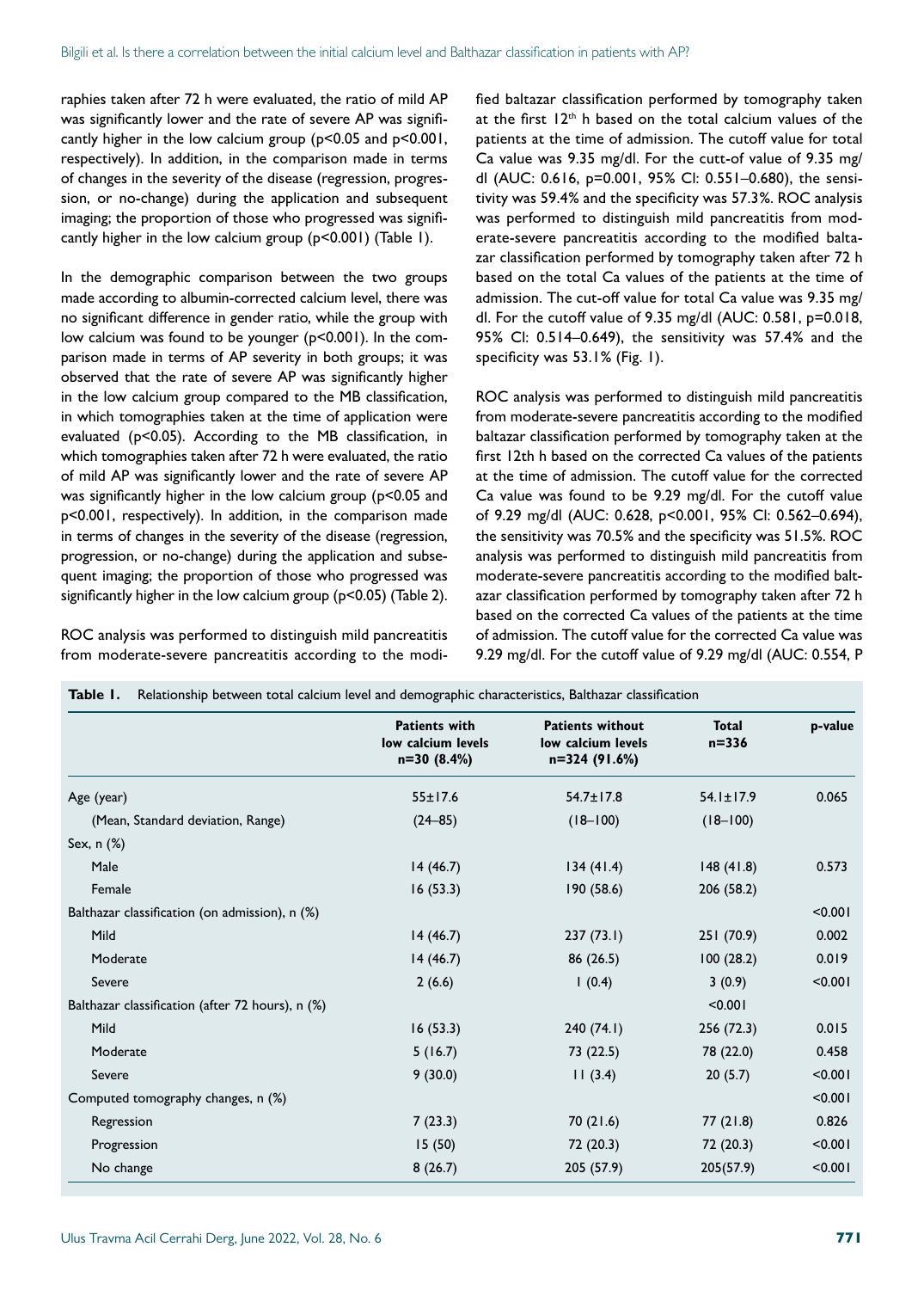|                                                | <b>Patients with</b><br>low calcium levels<br>$n=19(5.3%)$ | <b>Patients without</b><br>low calcium levels<br>n=335 (94.7%) | <b>Total</b><br>$n = 336$ | p-value |
|------------------------------------------------|------------------------------------------------------------|----------------------------------------------------------------|---------------------------|---------|
| Age (year)                                     | $46.5 \pm 15.3$                                            | $55.2 \pm 17.9$                                                | $54.1 \pm 17.9$           | < 0.001 |
| (Mean, Standard deviation, Range)              | $(24 - 69)$                                                | $(18 - 100)$                                                   | $(18 - 100)$              |         |
| Sex, $n$ $(\%)$                                |                                                            |                                                                |                           |         |
| Male                                           | 8(42.1)                                                    | 140(41.8)                                                      | 148(41.8)                 | 0.978   |
| Female                                         | 11(57.9)                                                   | 195 (58.2)                                                     | 206 (58.2)                |         |
| Balthazar classification (on admission), n (%) |                                                            |                                                                |                           | 0.031   |
| Mild                                           | 10(52.6)                                                   | 241(71.9)                                                      | 251 (70.9)                | 0.071   |
| Moderate                                       | 8(42.1)                                                    | 92 (27.5)                                                      | 100(28.2)                 | 0.168   |
| Severe                                         | 1(5.3)                                                     | 2(0.6)                                                         | 3(0.9)                    | 0.031   |
| Balthazar classification (after 72 hours)      |                                                            |                                                                |                           | < 0.001 |
| Mild                                           | 10(52.6)                                                   | 246 (73.4)                                                     | 256 (72.3)                | 0.049   |
| Moderate                                       | 3(15.8)                                                    | 75 (22.4)                                                      | 78 (22.0)                 | 0.500   |
| Severe                                         | 6(31.6)                                                    | 14(4.2)                                                        | 20(5.6)                   | < 0.001 |
| Computed tomography changes, n (%)             |                                                            |                                                                |                           | 0.044   |
| Regression                                     | 2(10.5)                                                    | 75 (22.4)                                                      | 77(21.8)                  | 0.223   |
| Progression                                    | 8(42.1)                                                    | 64(19.1)                                                       | 72 (20.3)                 | 0.015   |
| No change                                      | 9(47.4)                                                    | 196 (58.5)                                                     | 205 (57.9)                | 0.339   |

**Table 2.** Relationship between corrected calcium level and demographic characteristics, Balthazar classification

= 0.118, 95% Cl: 0.484–0.624), the sensitivity was 66.8% and the specificity was 42.9% (Fig. 2).

The progress of AP severity in the two groups made according to the total calcium level was analyzed in detail. In the group with low calcium; in the images taken after 72 h of Stage B, 2 (33.3%) patients remained Stage B, 2 (33.3%)

patients regressed to Stages A, and 2 (33.3%) patients progressed to Stage C. It was seen that two patients with Stage B remained Stage B in 2 (100%) images taken after 72 h. In the imaging performed after 72 h of 6 patients with Stage C, 2 (33.3%) patients remained Stage C, and 4 (66.7%) patients regressed to Stage A. In the imaging performed after 72 h of 5 patients with stage D, it was seen that 2 (40%) patients re-



**Figure 1.** Relationship between calcium level and Balthazar classification calculated in the first 12 h.



**Figure 2.** Relationship between calcium level and Balthazar classification calculated after 72 h.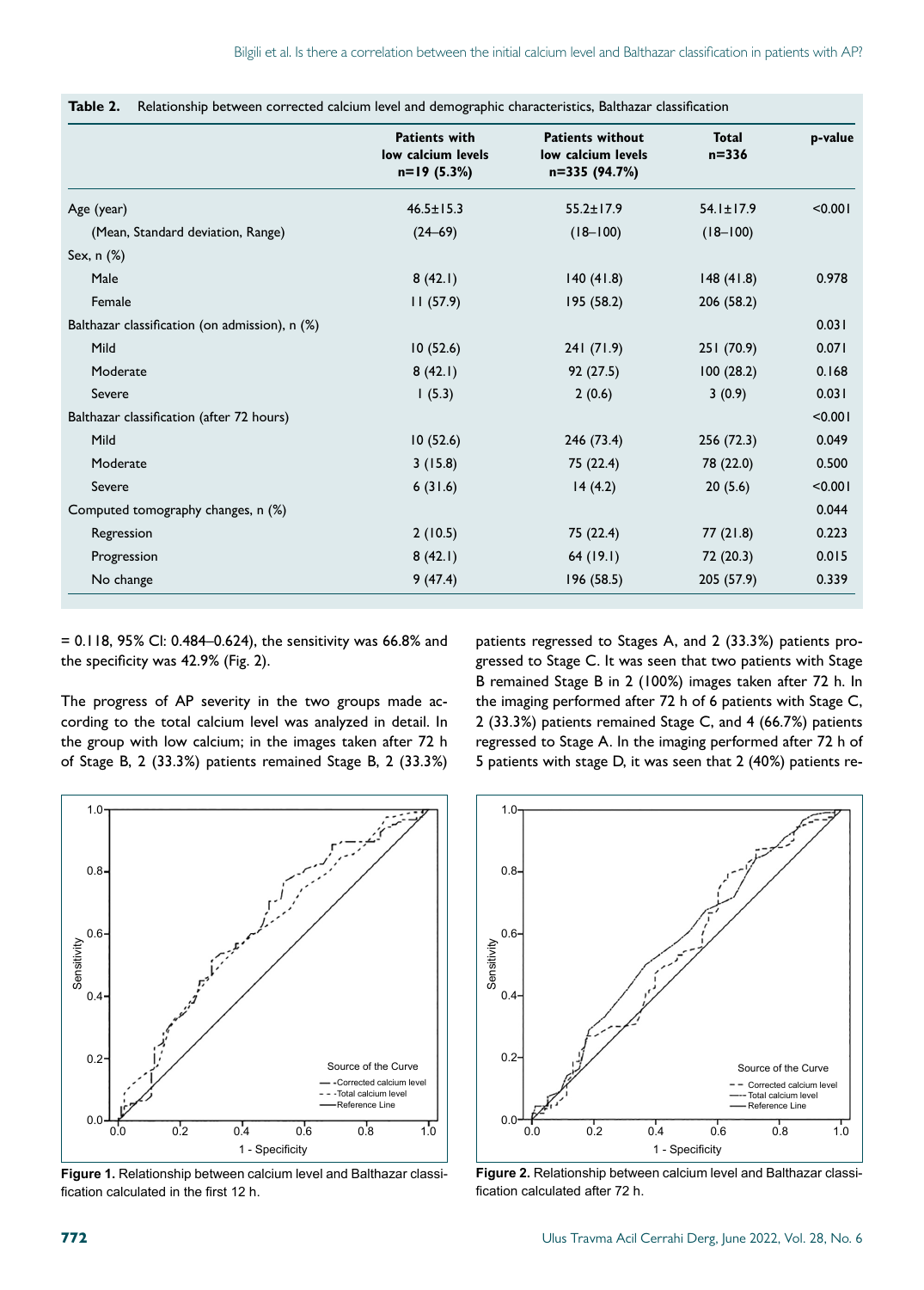mained stage D, and 3 (60%) patients progressed to Stage E. In the imaging performed after 72 h of 11 patients with Stage E, 9 (81.8%) patients remained Stage E, and 2 (18.2%) patients regressed to Stages A and C (Table 3).

In the group with normal calcium levels; in the imaging performed after 72 h of 56 patients with Stage A, 46 (82.1%) patients remained Stage A, and 10 (27.9%) patients progressed to Stages B, C and D. In the imaging performed after 72 h of 36 patients with Stage B, 22 (61.1%) patients remained Stage B, 8 (22.2%) patients regressed to Stage A, and 6 (16.7%) patients progressed to Stage C. In the imaging performed after 72 h of 145 patients with Stage C, 91 (62.8%) patients remained Stage C, 30 (20.7%) patients regressed to Stages A and B, and 24 (16.6%) patients had Stages D and E ' It was seen to be progressed. In the imaging performed after 72 h of 40 patients with Stage D, 11 (27.5%) patients remained Stage D, 22 (55%) patients regressed to Stages A, B, and C, 7 (17.5%) patients progressed to Stage E was seen to be. In the imaging performed after 72 h of 47 patients with Stage E, 37 (78.7%) patients remained Stage E, and 10 (21.3%) patients regressed to Stages A, B, C, and D (Table 4).

#### DISCUSSION

The pancreas is one of the important organs of the intestinal system with endocrine and exocrine functions. Enzymes involved in digestion cause damage to the pancreatic tissue due to pancreatic damage that occurs due to inflammation in patients with pancreatitis clinic.<sup>[1,4,5]</sup> While mild and moderate pancreatitis affects only itself and adjacent organs locally, multiple organ failure may develop in severe pancreatitis due to both local and systemic effects.<sup>[1,3,4,8]</sup> It is known that morbidity and mortality decrease in patients with severe AP with early initiation of treatment and close monitoring.<sup>[18]</sup> For this reason, it is important to determine the course of the disease using laboratory and radiological parameters.

Although there are many parameters used in the course of AP, it has been reported in studies that there is a significant relationship between calcium level and AP severity. [19,20] Calcium is involved in bone metabolism as well as in many metabolisms in the body. Ca metabolism is regulated with parathyroid hormone and calcitonin. Various theories have been proposed regarding the pathophysiology of hypo-

| <b>Table 3.</b> Evaluation of the changes in CT scan performed on the $3th$ -7 <sup>th</sup> day compared to the one performed within the first 12 |
|----------------------------------------------------------------------------------------------------------------------------------------------------|
| hours in patients with low total calcium level                                                                                                     |

| CT $3th - 7th$ day | <b>CT: On admission</b> |                    |                    |                    |                    |                       |
|--------------------|-------------------------|--------------------|--------------------|--------------------|--------------------|-----------------------|
|                    | Stage A<br>$n$ (%)      | Stage B<br>$n$ (%) | Stage C<br>$n$ (%) | Stage D<br>$n$ (%) | Stage E<br>$n$ (%) | <b>Total</b><br>n (%) |
| Stage A            | 2(33.3)                 | 0(0)               | 4(64.7)            | 0(0)               | 1(9.1)             | 7(23.3)               |
| Stage B            | 2(33.3)                 | 0(0)               | 0(0)               | 0(0)               | 0(0)               | 2(6.7)                |
| Stage C            | 2(33.3)                 | 2(100)             | 2(33.3)            | 0(0)               | 1(9.1)             | 7(23.3)               |
| Stage D            | 0(0)                    | 0(0)               | 0(0)               | 2(40)              | 0(0)               | 2(6.7)                |
| Stage E            | 0(0)                    | 0(0)               | 0(0)               | 3(60)              | 9(81.8)            | 12(40)                |
| Total              | 6(100)                  | 2(100)             | 6(100)             | 5(100)             | 11(100)            | 30 (100               |

CT: Computed tomography.

Table 4. Evaluation of the changes in CT scan performed on the 3<sup>th</sup>-7<sup>th</sup> day compared to the one performed within the first 12 hours in in patients without low total calcium level

| CT $3th - 7th$ day | <b>CT: On admission</b> |                  |                  |                  |                    |                       |  |
|--------------------|-------------------------|------------------|------------------|------------------|--------------------|-----------------------|--|
|                    | Stage A<br>n (%)        | Stage B<br>n (%) | Stage C<br>n (%) | Stage D<br>n (%) | Stage E<br>$n$ (%) | <b>Total</b><br>n (%) |  |
| Stage A            | 46(82.1)                | 8(22.2)          | 20(13.8)         | 11(27.5)         | 2(4.3)             | 87(26.9)              |  |
| Stage B            | 2(3.6)                  | 22(61.1)         | 10(6.9)          | 1(2.5)           | (2.1)              | 36(11.1)              |  |
| Stage C            | 6(10.7)                 | 6(16.7)          | 91(62.8)         | 10(25.0)         | 4(8.5)             | 117(36.1)             |  |
| Stage D            | 2(3.6)                  | 0(0)             | 14(9.7)          | 11(27.5)         | 3(6.4)             | 30(9.3)               |  |
| Stage E            | 0(0)                    | 0(0)             | 10(6.9)          | 7(17.5)          | 37(78.7)           | 54 (16.7)             |  |
| Total              | 56 (100)                | 36 (100)         | 145 (100)        | 40 (100)         | 47 (100)           | 324 (100)             |  |

CT: Computed tomography.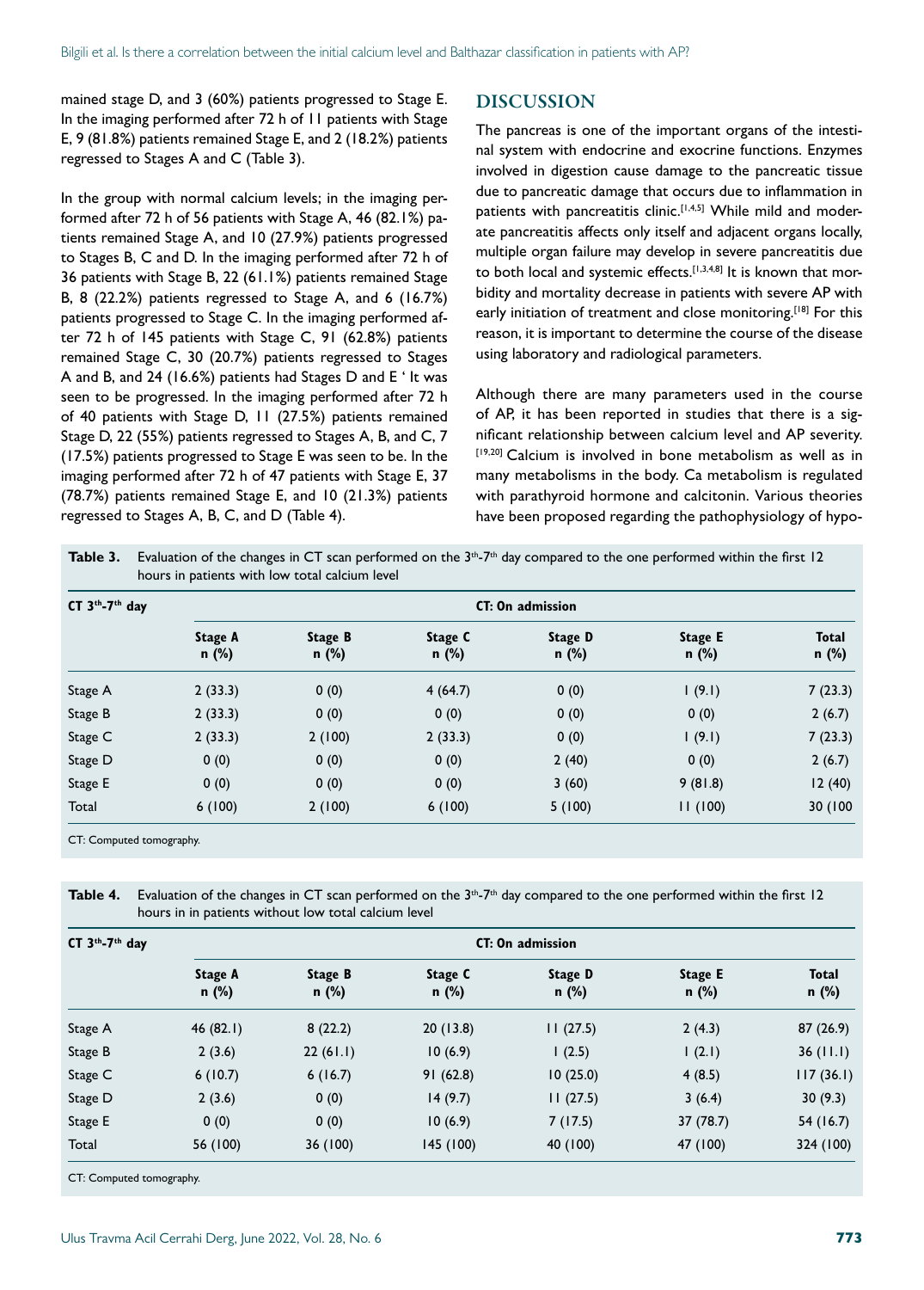calcemia in AP. The most accepted theories; saponification due to adipose tissue necrosis and the precipitation of calcium in tissues due to this, hypoalbuminemia and hormonal disorders. In fact, it has been stated in recent studies that hypocalcemia develops as a response to acute inflammation and there is a similar systemic response in most inflammatory conditions (infection, trauma, malignancy, etc.) in the body.[4,21–23]

Although studies on Ca level in the course of AP have been reported to be closely related to the course of the disease, there are rare studies on the relationship between calcium levels and radiological findings.<sup>[2,15-19]</sup> Chhabra et al.<sup>[24]</sup> emphasized that, regardless of the etiology, hypocalcemia had an effect on both the severe course of the disease and mortality in 105 patients followed-up with AP. Pokharel et al.[25] reported that in the course of AP, serum calcium level and corrected calcium level in the first 24 h were effective in the course of the disease, and that pancreatitis had a more severe course in patients with low calcium levels and corrected calcium levels. Tan et al.<sup>[20]</sup> in a study they conducted with 379 patients with AP, 77 of whom were in intensive care unit, they compared Ca levels with three different scoring systems and it was reported that scoring systems which National Early Warning Score (r=−0.46; p<0.001), Modified Early Warning Score (r=−0.37; p<0.001), and Bedside Index of Severity in AP (r=−0.39; p<0.001) were correlated with calcium level. Therefore, they recommended that Ca level and scoring systems should be integrated with each other. Tasić et al.<sup>[19]</sup> in their study with 273 patients, he made a classification according to the Baltazar score and found that there was a low level of negative correlation between ionized Ca and the course of the disease. The disease progressed severely as the ionized calcium decreased. In addition, Ammori et al.[26] observed that in the course of AP, endotoxin is released due to hypocalcemia and the development of endotoxemia is effective in mortality. In our study, the rate of moderate and severe pancreatitis was found to be higher in the group with low calcium compared to the total Ca and corrected Ca levels at the time of admission compared to the Baltazar score, which was performed by CT scan at the time of admission and 72 h later. In addition, the rate of disease progression was higher in the group with low calcium.

This study has some limitations. First, being a single-center retrospective study and not mentioning other risk factors that play a role in the progression of the disease are important limitations. In addition, since the data are obtained only from a single tertiary center, it may not include all patients hospitalized with a diagnosis of AP. The strengths of our study include the large number of samples, the clear presentation of all patient etiologies, the evaluation of the abdominal tomography taken at the time of the first application and the  $72<sup>nd</sup>$  h by the same person (radiology specialist), and the corrected calcium level as well as the total calcium level.

#### Conclusion

Early intensive care unit hospitalization, strict follow-up and early treatment changes the course of the disease in FP patients. Therefore, it is important to know the course of the disease in the early period. In our study, we showed that serum calcium level is an important parameter in the course of AP and has a predictive value regarding the course of the disease. Although CT is an important marker, it is not recommended due to its inability to show the severity of the disease at an early stage. However, since there is a correlation between the initial calcium level and the severity of the disease according to the subsequent CT, the calcium level gives us an idea of the course of the disease.

**Ethics Committee Approval:** This study was approved by the Van Training and Research Hospital Clinical Research Ethics Committee (Date: 04.02.2021, Decision No: 2023/03).

#### **Peer-review:** Internally peer-reviewed.

**Authorship Contributions:** Concept: M.A.B., R.D., Y.K.; Design: M.A.B., R.D., Y.K.; Supervision: Y.K.; Resource: M.A.B., R.D., A.A.K.; Materials: M.A.B., R.D., A.A.K.; Data: M.A.B., R.D., A.A.K.; Analysis: R.D., Y.K.; Literature search: M.A.B., R.D., A.A.K.; Writing: M.A.B., R.D., A.A.K.; Critical revision: R.D., Y.K.

**Conflict of Interest:** None declared.

**Financial Disclosure:** The authors declared that this study has received no financial support.

#### REFERENCES

- 1. Tenner S, Baillie J, DeWitt J, Vege S. American college of gastroenterology guideline: Management of acute pancreatitis. Am J Gastroenterol 2013;108:1400–16. [\[CrossRef \]](https://doi.org/10.1038/ajg.2013.218)
- 2. Kayar Y, Senturk H, Tozlu M, Baysal B, Atay M, Ince AT. Prediction of self-limited acute pancreatitis cases at admission to emergency unit. GE Port J Gastroenterol 2019;26:251-9. [CrossRef]
- 3. Dickerson RN, Alexander KH, Minard G, Croce MA, Brown RO. Accuracy of methods to estimate ionized and "corrected" serum calcium concentrations in critically ill multiple trauma patients receiving specialized nutrition support. J Parenter Enteral Nutr 2004;28:133–4[1. \[CrossRef \]](https://doi.org/10.1177/0148607104028003133)
- 4. Peng T, Peng X, Huang M, Cut J, Zhang Y, Wu H, et al. Corrigendum to serum calcium as an indicator of persistent organ failure in acute pancreatitis. Am J Emerg Med 2017;35:1785. [\[CrossRef \]](https://doi.org/10.1016/j.ajem.2017.06.056)
- 5. Gutiérrez-Jiménez AA, Castro-Jiménez E, Lagunes-Córdoba R. Total serum calcium and corrected calcium as severity predictors in acute pancreatitis. Rev Gastroenterol Mex 2014;79:13–21[. \[CrossRef \]](https://doi.org/10.1016/j.rgmxen.2014.05.003)
- 6. Bhattacharya SK, Luther RW, Pate JW, Crawford AJ, Moore OF, Pitcock JA, et al. Soft tissue calcium and magnesium content in acute pancreatitis in the dog: Calcium accumulation, a mechanism for hypocalcemia in acute pancreatitis. J Lab Clin Med 1985;105:422–7.
- 7. Kayar Y, Dertli R, Konur S. Clinical outcomes of acute pancreatitis in elderly patients: An experience of single tertiary center. Pancreatology 2020;20:1296–3[01. \[CrossRef \]](https://doi.org/10.1016/j.pan.2020.06.006)
- 8. Konur S, Ozkahraman A, Surmeli N, Gunduz I, Iliklerden UH, Dertli R, et al. The severity of acute pancreatitis according to modified balthazar classification in patients with pancreatic cancer. Tumori 20[20;106:356–61.](https://doi.org/10.1177/0300891620948961)